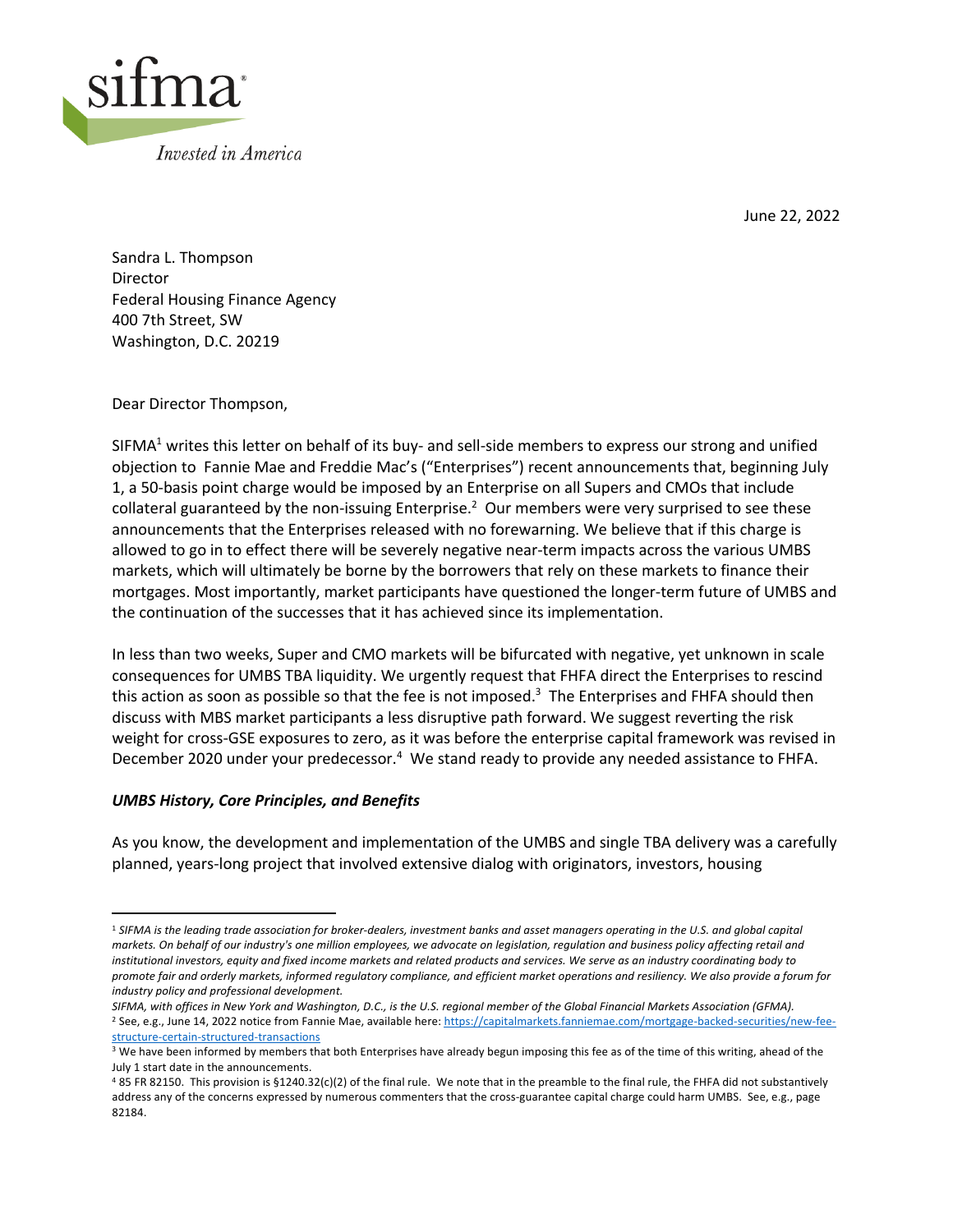advocates, and market makers.<sup>5</sup> FHFA, the Treasury Department, the Enterprises, and market participants collectively spent thousands of hours discussing trading, operational, and a multitude of other issues before they arrived at the final form of UMBS and related market structures, with a central goal of ensuring the fungibility of the MBS guaranteed by the Enterprises so that liquidity to finance mortgages would be maximized. Additionally, market makers and investors spent significant time and resources educating their clients about the changes UMBS would bring, so that MBS market participants would view UMBS as a positive step and agree that TBA delivery should be shifted to a single contract. This was not an easy task, as UMBS represented a major change to the Enterprises' MBS markets which had functioned effectively for 30 years. Through much hard work the market grew more comfortable, TBA delivery guidelines were amended, and the UMBS was implemented. Now, market participants must be able to trust that what was promised to them will be maintained.

The fungibility of UMBS is the central idea that allows market participants to engage in UMBS markets; it has always been the key underpinning of the TBA markets. For a single TBA contract to work, investors must accept that the two issuers' MBS are effectively interchangeable. Within this concept of fungibility for UMBS there are two important elements we highlight. First, the MBS created by the GSEs have to perform in a similar manner. FHFA has implemented prepayment monitoring and related rules to achieve relative parity here. Second, and relevant to this new charge the GSEs plan to impose, UMBS need to be able to be commingled between the GSEs in as frictionless a manner as possible. This ability to commingle provides a number of benefits that were, and remain, critical to the acceptance of UMBS:

- It prevents pricing disparities between the Enterprises that were previously based on liquidity, among other things. The elimination of the pricing discrepancies that have historically existed between the GSEs was a primary rationale for UMBS. Under UMBS, natural market mechanisms keep pricing aligned between the Enterprises, and one Enterprise does not need to create financial incentives for originators to execute through them.
- It creates a greater pool of liquidity for market participants to access. For example, if an investor desires to create a CMO with a particular characteristics, it is far more efficient to source collateral from both Enterprises at the same time than be limited to what is available issued by one or the other. This aggregation activity has grown in importance since the launch of the single security, as the refinancing wave in 2020-2021 and higher conforming loan limits have expanded the number of categories of loan characteristics that create "story pools" desired by investors. These pools, of course, are granular and the market greatly benefits from being able to aggregate them across the Enterprises.
- It allows investors to have exposure to the issuer they want to or need to face due to investment guidelines or regulations; and
- It provides operational benefits to MBS holders through their ability to combine less liquid smaller pieces of MBS into larger securities that are more liquid and easier to manage.

## *Risks to the UMBS Markets, and the Mortgage Market, from this Fee*

The imposition of a 50-basis point fee on Super transactions will effectively eliminate the ability of market participants to create commingled Supers, as it will be non-economic in nearly any conceivable scenario. This means UMBS are no longer completely fungible, and breaks a core underpinning of the

<sup>5</sup> For one example of this coordination, see this announcement regarding the formation of the Industry Advisory Group:

https://www.fanniemae.com/newsroom/fannie-mae-news/fannie-mae-freddie-mac-and-common-securitization-solutions-create-singlesecurity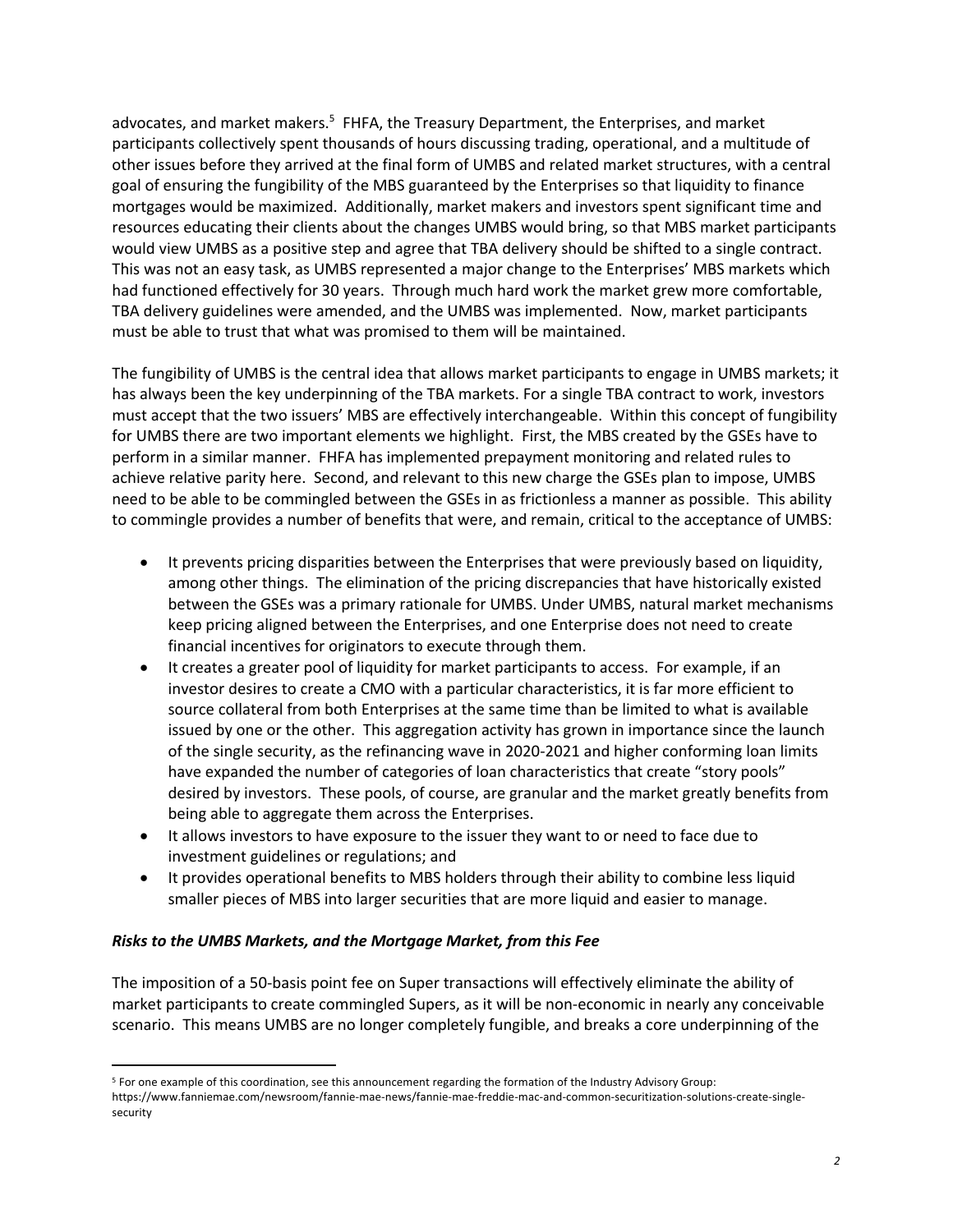market's acceptance of UMBS. Certain segments of the Enterprises' MBS markets will immediately, once again, become a two-issuer market. Accordingly, the benefits we describe above will be undone.

In particular, our members have expressed significant concern that pricing disparities between the Enterprises may begin to occur again, particularly in the specified pool market where issuer-based payups may reappear. TBA trades may be increasingly stipulated to ensure that a particular issuer's securities are delivered. CMOs will become harder to create and will become bifurcated between the Enterprises. Additionally, market participants will not be able to aggregate less liquid positions in to larger, more liquid, and easier to manage positions. Each of these effects would diminish liquidity, including in TBA markets.

While the total amount of commingled Supers (around \$350BN) is not large relative to the total outstanding amount of Enterprise MBS, we believe this is not the correct point of comparison. First, simply having the ability to commingle securities is the key feature. It is an option that is being taken away with this fee, and harm from this cannot be quantified. Second, the correct comparison is not to the total outstanding Enterprise MBS, rather it is to the amount of MBS private market participants have absorbed since 2019. While some Supers weren't commingled and some included bonds issued prior to June 2019, the size of the mortgage market has grown by roughly \$2 trillion since 2019, and almost \$1.5 trillion of that was absorbed by the Fed. Viewed this way, the creation of commingled Supers is far more significant and reflects the importance of them to the UMBS project.

If this fee is imposed, CMOs will need to be created as Fannie Mae-only or Freddie Mac-only, making it more difficult to assemble collateral with specific characteristics desired by CMO investors. As you know, CMOs are a very important part of the UMBS market, and their benefits accrue in particular to smaller lenders and provide support for specific segments of the mortgage market. While acknowledging there are other potentially confounding factors, it is perhaps one of the clearest ways to see the influence of commingling on mortgage trading. For the first five months of 2019, Enterprise CMO issuance averaged \$4.9 billion a month. In June 2019, when commingling began, the number jumped to \$11 billion for that month, and averaged \$9.5bln from June to December 2019. That 94% increase in monthly UMBS CMO issuance was not replicated in the Ginnie Mae market, which only saw issuance increase by 40% over the same period.

While TBA, specified pool, and CMO markets are distinct, they are intimately connected. Harm to one creates harm to the other markets. The end result is likely to be a corrosion of liquidity in all of these markets, which will harm all market participants and all of the borrowers whose mortgages they finance.

## *Breaking Fungibility Creates Questions about the Future of UMBS*

More importantly, market participants now have cause to question the longer-term future of UMBS if this fee is allowed to go forward. As we mentioned above, the ability to commingle is central to the fungibility of UMBS, and without fungibility, UMBS does not work as effectively. Market participants may lose confidence that UMBS is the correct market structure and the longer-term risk is that the market devolves back into a two-issuer market where one issuer is the benchmark and the other trades at a discount to them, pricing disparities re-emerge between the GSEs, and efficiency and liquidity gains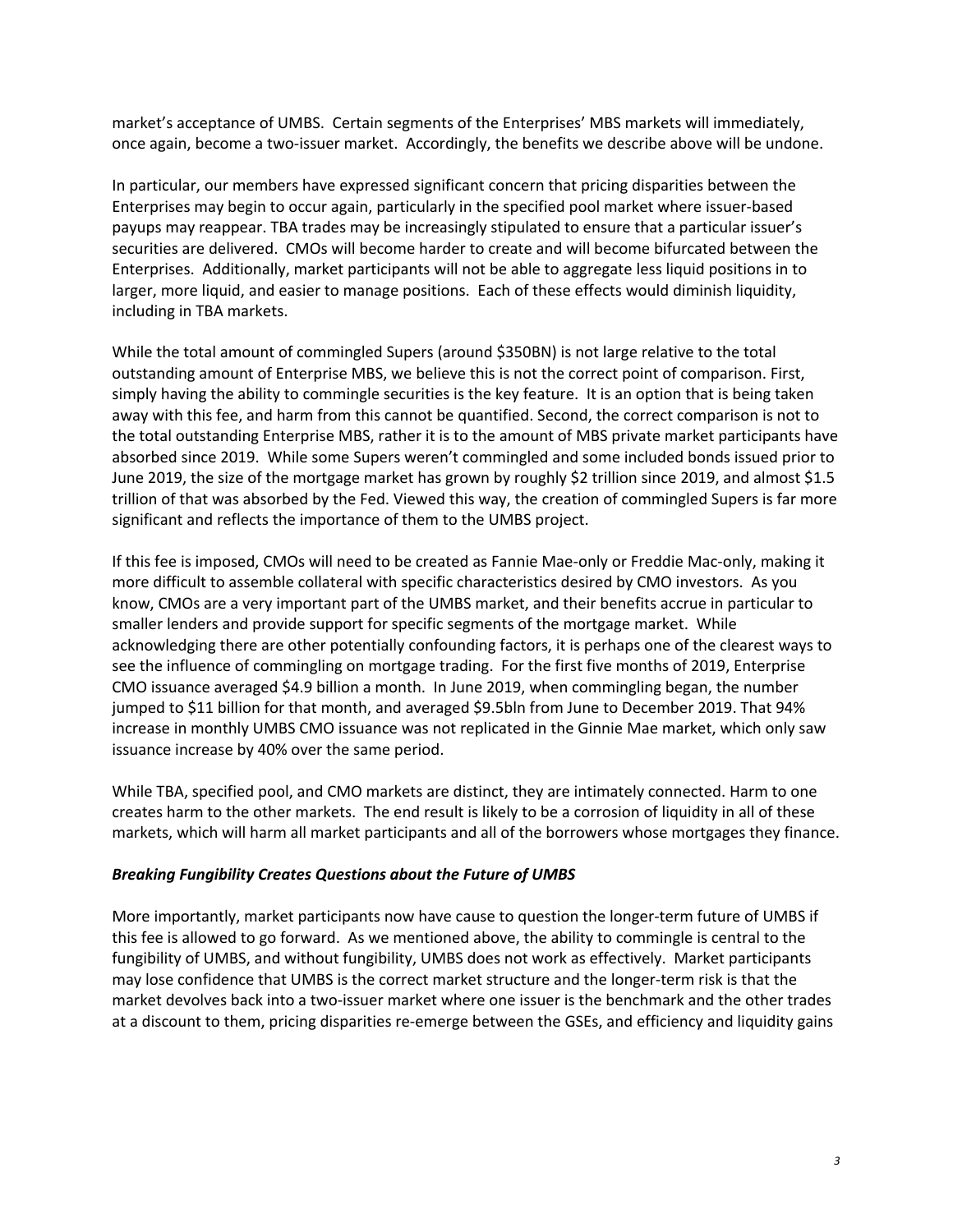stemming from UMBS are erased.<sup>6</sup> Said differently, the risk is that the market reverts back to what UMBS was designed to fix. This would be a very costly reversion to all concerned.

There is absolutely no reason to put the mortgage finance system at risk for this to occur. Given all of these harms and the lack of any countervailing benefits, we believe the appropriate course of action is to protect the UMBS market and the mortgage finance system by not allowing these ill-advised charges to be implemented. As we discuss below, we believe the optimal path would be to suspend the crossguarantee capital charges and through a rulemaking, revert the 20% capital charge for cross-enterprise exposures back to 0% as it was in the 2018 formulation of the framework.

The new charge for Super creation arose because the Enterprise Capital Framework ("ECF") finalized in 2020 imposes a 20% risk weight against exposures to the non-issuing Enterprise. SIFMA objected to this 20% risk weight when the revised framework was proposed in early 2020, noting that the capital charge "strikes at the core of what [is] critically important in UMBS", which is the ability to commingle UMBS.7 Both Enterprises themselves also objected to the 20% risk weight in their comments on the proposal.<sup>8</sup> In those comments, Freddie Mac stated that "[a]ssigning a risk weight for commingled collateral would result in disparate pricing between the Enterprises…This impact on pricing would undermine the single security initiative's core premise of fungibility without achieving a measurable risk objective…The imposition of a charge would likely reverse the early incentives to treat Freddie Mac and Fannie Mae UMBS as fully fungible."9 Numerous other commenters also objected to this capital charge for cross-Enterprise exposures because it could be harmful to UMBS, including SFA<sup>10</sup>, the Mortgage Bankers Association,<sup>11</sup> the Housing Policy Council,<sup>12</sup> the National Association of Home Builders,<sup>13</sup> the

https://www.fhfa.gov//SupervisionRegulation/Rules/Pages/Comment-Detail.aspx?CommentId=15605 <sup>9</sup> Supra note 5, at 32.

<sup>&</sup>lt;sup>6</sup> We also believe that a fee like this would foreclose on the ability of any new entrant to successfully compete with the Enterprises in the future.

<sup>7</sup> See SIFMA/NaREIT Comment Letter, at 10, available here: https://www.fhfa.gov//SupervisionRegulation/Rules/Pages/Comment-Detail.aspx?CommentId=15598

<sup>8</sup> See Freddie Mac comment letter, at 29, available here: https://www.fhfa.gov//SupervisionRegulation/Rules/Pages/Comment-Detail.aspx?CommentId=15606; See also Fannie Mae comment letter (August 28, 2020), at 28. *"If UMBS are not seen as fungible, the market may differentiate between Fannie Mae issuances and Freddie Mac issuances, undermining the purpose of the single security initiative. The increased costs and decreased liquidity would be borne by dealers and investors (including the Federal Reserve, which is one of the largest investors in this market) and ultimately by mortgage borrowers via higher mortgage rates."* Available here:

<sup>10</sup> See comments from SFA, at 7. *"A 20% risk weighting would be a substantial headwind for the UMBS initiative, and another step backwards to the pre- Conservatorship regime"* Available here: https://www.fhfa.gov//SupervisionRegulation/Rules/Pages/Comment-Detail.aspx?CommentId=15636

<sup>11</sup> See comments from MBA, at 12. *"[A]ny difference between the required capital for an Enterprise's own securities relative to those issued by another Enterprise could lead to different treatment and actions that weaken the aggregate UMBS market."* Available here: https://www.fhfa.gov//SupervisionRegulation/Rules/Pages/Comment-Detail.aspx?CommentId=15630

<sup>12</sup> See comments from HPC, at 24. *"HPC is concerned this approach would lead to bifurcated treatment of UMBS, thereby eroding the very*  liquidity and fungibility FHFA sought to achieve in creating UMBS in the first place... The decreased liquidity to the UMBS market would be borne *by all market participants, but most importantly would also ultimately lead to higher mortgage rates for individual borrowers."* Available here: https://www.fhfa.gov//SupervisionRegulation/Rules/Pages/Comment-Detail.aspx?CommentId=15620

<sup>13</sup> See comments from NAHB, at 9. *"Any perception of differences between the UMBS issued by Fannie Mae versus Freddie Mac will undermine the UMBS market and harm a significant, well-received reform that took years to develop and implement at FHFA's direction."* Available here: https://www.fhfa.gov//SupervisionRegulation/Rules/Pages/Comment-Detail.aspx?CommentId=15578